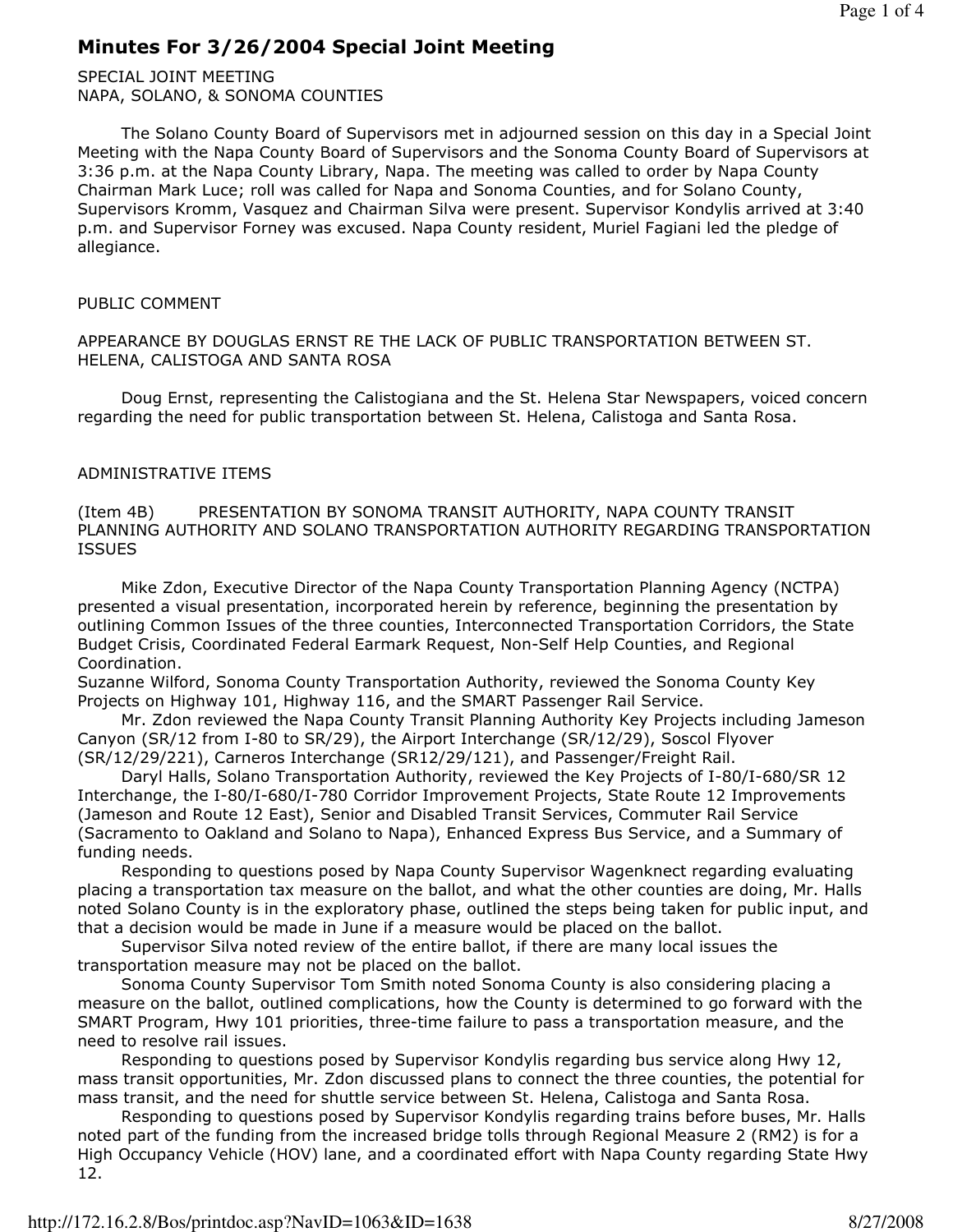Supervisor Kromm discussed RM2, support by other bay area counties not Solano, and the struggle for Sonoma County over the last eight years to find a balance for rail and bus.

 Sonoma County Supervisor Smith noted current agreement of the cities within Sonoma County, and discussed the failure of funding measures that went to the electorate.

 Sonoma County Supervisor Mike Kerns discussed self-help counties leveraging the majority of State and Federal funding, the need to convince the electorate to support a local tax measure, and the need to continue to work on this matter.

 Mr. Schnider, Sierra Club, commented on project 4 of the Napa County Transportation Plan, the Carneros Interchange, stakeholders requesting the removal of this interchange from the project list, or to downgrade the project to remedy safety issues only.

#### (Item 4A) STAFF TO EXPLORE FORMATION OF A JPA OF NAPA, SOLANO, SONOMA AND POSSIBLY YOLO AND MARIN COUNTIES TO ADDRESS INDIAN GAMING

 Yolo County Supervisor Mike McGowan, representing California State Association of Counties (CSAC), provided CSAC Policy Document Regarding Compact Negotiations for Indian Gaming Adopted February 6, 2003, incorporated herein by reference. Supervisor McGowan discussed the issues facing local government, attempts to request the Governor to include requirements for negotiations, the importance of communication, CSAC Policies, no legal authority over the tribes, responsibilities of the Supervisors to protect the land/people from impacts, the possibility of agreements by the State with the tribes that could raise a lot of money for the State, and potential future sites for large-scale activities.

 Sonoma County Deputy County Counsel Bruce Goldstein commented on the experiences Sonoma County has had over the last several years, including attempts by the tribes to get closer to Bay Area population centers, and off reservation shopping. Sonoma County now has one casino open and another in the environmental review process, opposition to an outside tribe to obtain lands near Sears Point. Mr. Goldstein discussed impacts to County staff resources, as well as the normal impacts that the tribes are immune to, and little jurisdiction by local governments. Mr. Goldstein continued to discuss the Compact with tribes by the State, tribes seeking Federal recognition and the need to address legislation. The acquisition of property into trust and requirements, encouragement for the tribes to work with local governments, and the opportunities before land goes into trust. Mr. Goldstein noted there would be a second wave of development to diversify as another way to take land into trust. We need to look for opportunities to work with the tribes.

 Supervisor Vasquez posed questions on limiting the use of property taken into trust, Mr. Goldstein noted when the land goes into trust that there is very little local government can do.

 Sonoma County Supervisor Valerie Brown discussed tribes and purchases of land in Southern California, buy up of land that is not in trust, tribes allowed to have two casinos, how California is unique, and that 52 tribes are now seeking recognition. Changes in Washington D.C. recognizing the Indian Gaming activities in California, trailers on bills that benefit certain tribes, and there is no limit on where the tribes can look for land. The need for counties to lend support to each other in dealing with tribes, and Supervisor Brown discussed special interests.

 Sonoma Supervisor Paul Kelley noted how much he has learned in four years regarding tribes, how a tribe devastated a hill and put up a tent to start gaming and now the proposal to build a casino, hotel and parking structure, and voiced concern with public safety relative to fire safety. Supervisor Kelley feels the impacts of the casinos can be understated, and further discussed many of the impacts the casinos are having, compact violations that are not being remedied, the need to fully understand the impacts, the importance of work by CSAC on assisting local governments, and work with the State to get better language in the compacts.

 Sonoma County Chairman Mike Reilly noted the public does not believe the Board of Supervisors has no authority and discussed the political ramifications.

 Supervisor Kromm feels that Supervisor McGowan and Supervisor Brown are great resources, discussed a book "Hitting the Jackpot", the Federal government not paying attention, and provided a letter from David Turch and Associates dated March 24, 2004, incorporated herein by reference, that outlines S1528, Indian Gaming Regulatory Act Amendments of 2003 that is to set forth rules to regulate the percentage of revenue that state and local governments can take from Indian gaming operations. Supervisor Kromm discussed meeting with George T. Skibine, acting deputy assistant secretary of the Interior for policy and economic development, and the recommendation that the committee clarify the ability of tribes to locate gaming operations from their homelands, which currently there is no limitation, and suggested the possibility of an stronger lobbying force on this issue.

Supervisor Brown discussed additional information regarding the meeting that addressed the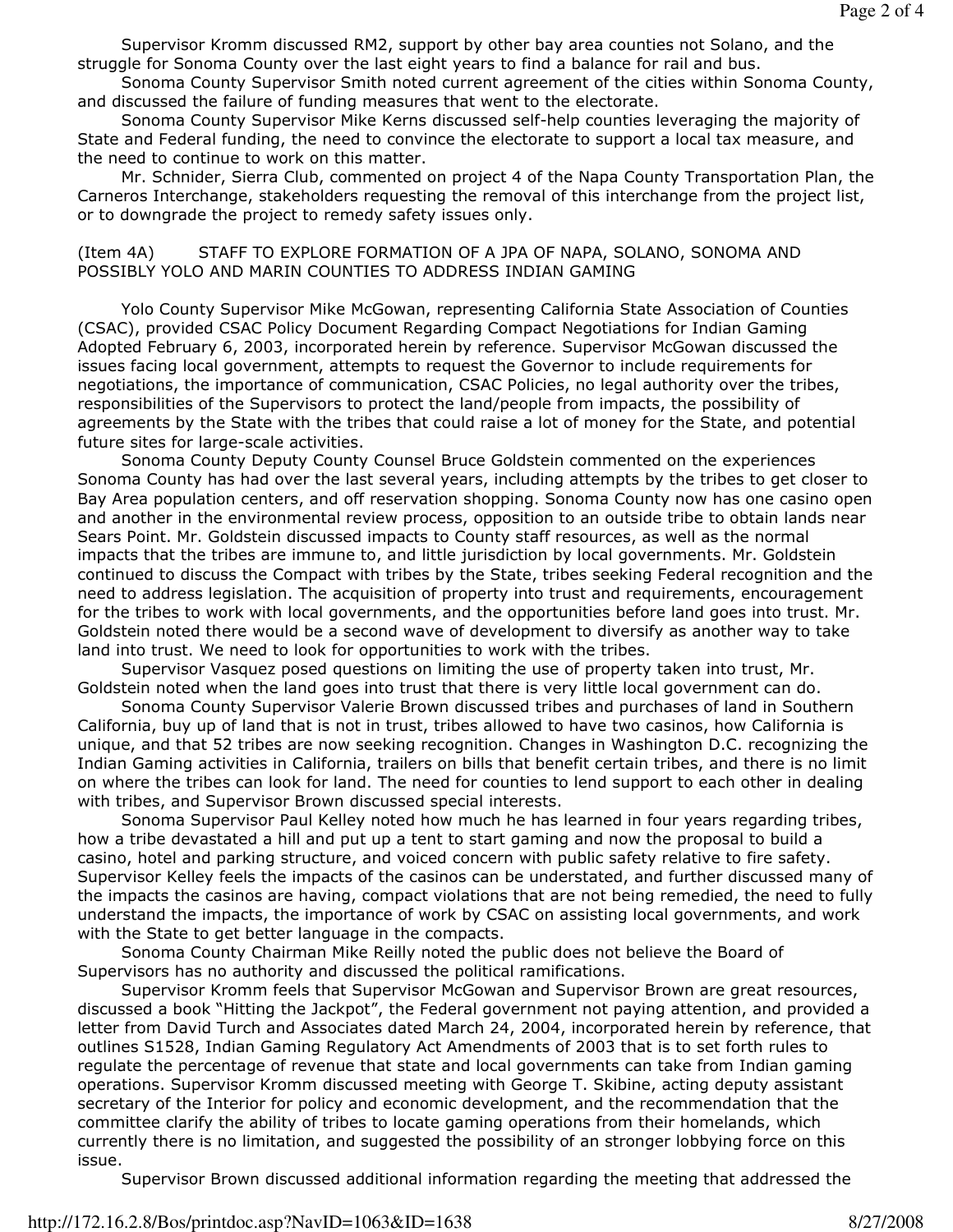S1529 bill and issues addressed at the Federal level. The need for everyone to know what is going on with the tribes.

 Supervisor Smith discussed the Department of Interior process, the Federal government not requiring mitigation; feels one size does not fit all, work with Senator Feinstein, and conflicts with the County General Plan.

 Supervisor Kromm feels the tribes are "shopping" near the I-80 corridor, and noted that Napa and Solano Counties have voter back growth initiatives that have no control over tribes on land use.

 Supervisor Brown discussed the proposed Hwy 37 site and the support of Solano County, and suggested the formation of a Joint Powers Authority (JPA).

 Chairman Silva noted contacts when he had been in Washington D.C., the use of local realtors by the tribes, the importance to get the information out when the initial contracts from the tribes happens.

 Supervisor Kondylis endorsed the formation of a JPA that would also include Yolo and Marin Counties.

 Supervisor McGowan discussed problems with tribes shopping for land, noted support for a JPA, the volunteer expertise available at CSAC, and the best hope is to work together in a collaborative effort. Supervisor McGowan further noted Yolo and Sonoma Counties took the lead; the costs are high and the need for further discussion on collaboration.

 On motion of Supervisor Wagenknect and seconded by Supervisor Rippey, the Napa County Board of Supervisor directed their staff to investigate the issue of formation of a JPA. So ordered by unanimous vote.

 On motion of Supervisor Kondylis and seconded by Supervisor Kromm, the Board acted to direct staff to cooperate in the formation of a JPA that would include Yolo County. So ordered by unanimous vote.

 On motion of Supervisor Brown and seconded by Supervisor Kelley, the Sonoma County Board of Supervisors acted to direct their staff to investigate the issue of formation of a JPA. So ordered by unanimous vote.

Chairman Luce recommended Marin County be included in the JPA.

 Muriel Fagiani, Napa, questioned what the largest Casino is and if Lake Berryessa will be turned into the next Lake Tahoe, responding Chairman Luce noted that Foxwood in Connecticut is the largest casino in the country, and is not aware of any movement to have gaming at Lake Berryessa.

### (Item 4C) PRESENTATION OF COUNTY BUDGET BRIEFS

 Solano County Administrator Michael Johnson discussed the budget situation on Solano County, the operating budget, healthy revenue increases through property tax, 95% of the development is within the cities, reserves, and the work being done on the development of the 2004/2005 budget.

 Napa County Assistant County Executive Officer Nancy Watt discussed the current budget amounting to \$235 million, funds that were set aside over last few years, balancing the budget on fund balance, beginning the budget process for 2004/2005, departments to maintain a status quo with absorbing additional costs, and deferring some capital programs.

 Sonoma County Administrator Mike Chrystal has a budget of \$500 million, discussed the actions taken to produce savings, shortfalls, reduction in services, and the additional measures that will have to be taken to produce a balanced budget for 2004/2005.

 Sonoma County Supervisor Tim Smith discussed how CSAC is active in ways to assist local government and to work closely with the Governor to help counties.

 Supervisor Kromm expressed concern regarding shifting ERAF and the potential for program cuts, and discussed that Solano County is drawing down reserves to be used for health care to keep the service providers together.

## (Item 5) BOARDS OF SUPERVISORS CHAIRS' ANNOUNCEMENTS

 Napa County Chairman Mark Luce presented a letter dated March 16, 2004, incorporated herein by reference, addressing the Draft Environmental Impact Statement for the future use and operations of Lake Berryessa.

 Sonoma County Chairman Mike Reilly noted experiencing reductions due to the State budget and the stastemic inadequacies built into the current Mental Health allocations, and the need to turn around funding for Mental Health programs. Chairman Reilly feels this meeting is creating a good opportunity for cooperation between the counties.